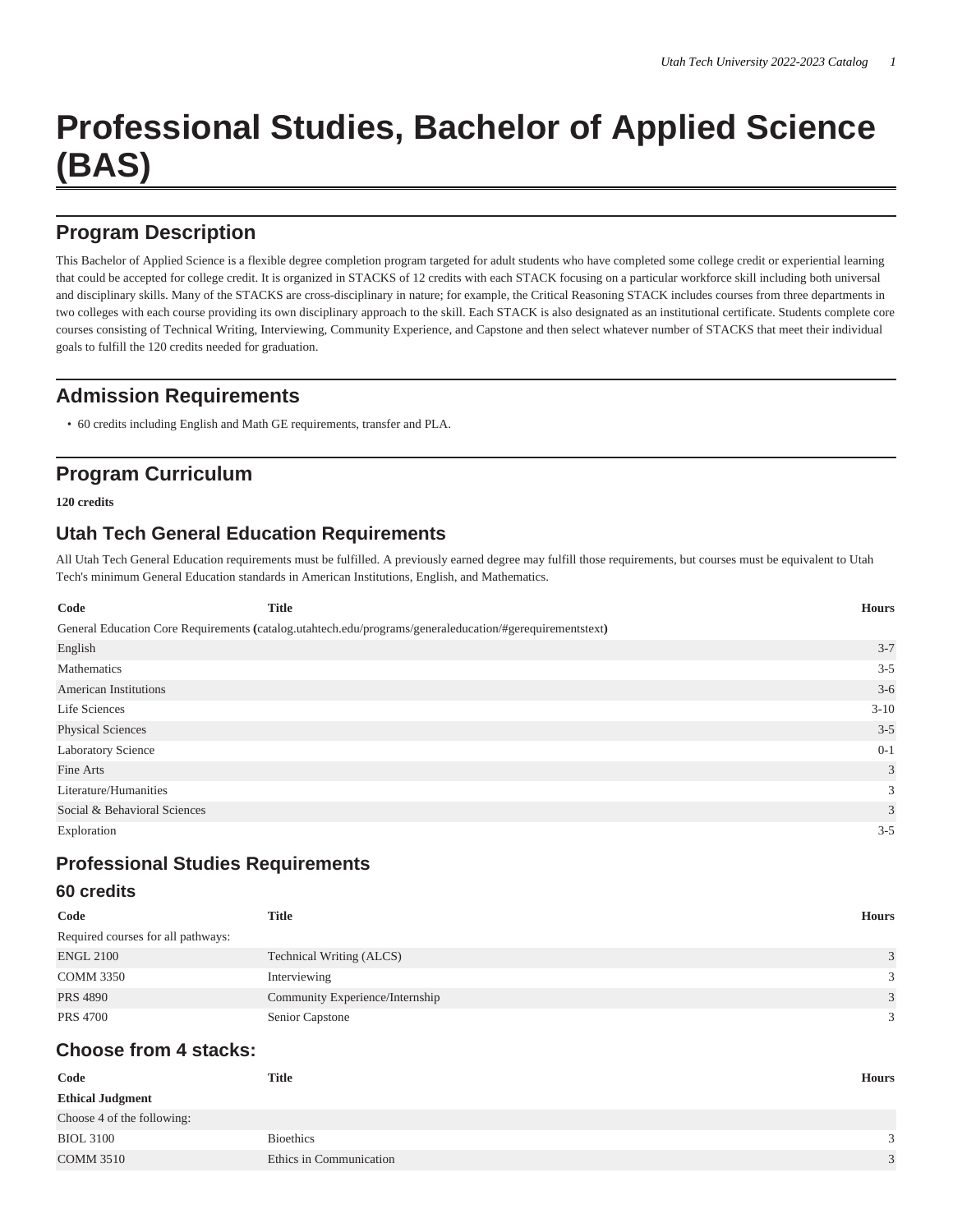| <b>MGMT 3100</b>                             | Business Ethics and Professional Writing        | 3                           |  |
|----------------------------------------------|-------------------------------------------------|-----------------------------|--|
| <b>PHIL 1120</b>                             | Social Ethics (HU, GC)                          |                             |  |
| <b>PHIL 3900</b>                             | Topics in Philosophy                            |                             |  |
|                                              |                                                 | 3                           |  |
| Code                                         | <b>Title</b>                                    | <b>Hours</b>                |  |
| Leadership                                   |                                                 |                             |  |
| Choose 4 of the following:                   |                                                 |                             |  |
| <b>COMM 4050</b>                             | Leadership and High Performance Teams           | 3                           |  |
| <b>HIST 4370</b>                             | History of Social Movements in Modern America   | 3                           |  |
| <b>MDIA 2300</b>                             | Introduction to Public Relations                |                             |  |
| <b>MGMT 3400</b>                             | Management & Organizations                      |                             |  |
| <b>RSM 3430</b>                              | Tourism and Commercial Enterprises              |                             |  |
| Code                                         | <b>Title</b>                                    | <b>Hours</b>                |  |
|                                              |                                                 |                             |  |
| <b>Professional and Career Communication</b> |                                                 |                             |  |
| Choose 4 of the following:                   |                                                 |                             |  |
| <b>ART 3610</b>                              | 3D Graphics                                     | 3                           |  |
| <b>COMM 1020</b>                             | Public Speaking                                 | $\mathfrak{Z}$              |  |
| <b>COMM 3010</b>                             | Nonverbal Communication                         | 3                           |  |
| <b>ENGL 3180</b>                             | Writing for Interactive Media                   | 3                           |  |
| <b>MDIA 3530</b>                             | Photojournalism                                 | 3                           |  |
| or MDIA 3480                                 | Social Media Production                         |                             |  |
| Code                                         | <b>Title</b>                                    | <b>Hours</b>                |  |
| <b>Community and Social Change</b>           |                                                 |                             |  |
| Choose 4 of the following:                   |                                                 |                             |  |
| <b>COMM 3130</b>                             | Rhetoric and Public Communication               | 3                           |  |
| <b>ENGL 3130</b>                             | Grant and Proposal Writing (ALCS)               | $\mathfrak{Z}$              |  |
| <b>POLS 3320</b>                             | Introduction to Public Policy and Analysis      | 3                           |  |
|                                              |                                                 |                             |  |
| <b>RSM 3120</b>                              | Sport and Society                               | 3                           |  |
| <b>SOC 3010</b>                              | Stratification and Inequality                   | 3                           |  |
| Code                                         | <b>Title</b>                                    | <b>Hours</b>                |  |
| <b>Critical Reasoning</b>                    |                                                 |                             |  |
| Choose 4 of the following:                   |                                                 |                             |  |
| <b>COMM 3460</b>                             | Critical and Rhetorical Analysis                | 3                           |  |
| <b>DES 2100</b>                              | Design Thinking                                 | $\ensuremath{\mathfrak{Z}}$ |  |
| <b>PHIL 1250</b>                             | Reasoning and Rational Decision-Making (HU, GC) |                             |  |
| <b>PHIL 3300</b>                             | Symbolic Logic: The Study of Formal Reasoning   | $\sqrt{3}$                  |  |
| <b>POLS 3320</b>                             | Introduction to Public Policy and Analysis      | 3                           |  |
|                                              |                                                 |                             |  |
| Code                                         | <b>Title</b>                                    | <b>Hours</b>                |  |
| <b>Diversity</b>                             |                                                 |                             |  |
| Choose 4 of the following:                   |                                                 |                             |  |
| <b>ENGL 3220</b>                             | Multicultural Literature in the United States   | 3                           |  |
| <b>HIST 4370</b>                             | History of Social Movements in Modern America   | 3                           |  |
| <b>HUM 1040</b>                              | Non-Western Humanities through the Arts (HU,GC) | 3                           |  |
| <b>MDIA 3410</b>                             | Gender, Race and Class in Media                 | $\mathfrak{Z}$              |  |
| <b>PHIL 2600</b>                             | World Religions: Topics (HU, GC)                | 3                           |  |
| SOC 3010                                     | Stratification and Inequality                   | 3                           |  |
|                                              |                                                 |                             |  |
| Code                                         | <b>Title</b>                                    | <b>Hours</b>                |  |
| <b>Global Perspective</b>                    |                                                 |                             |  |
| Choose 4 of the following:                   |                                                 |                             |  |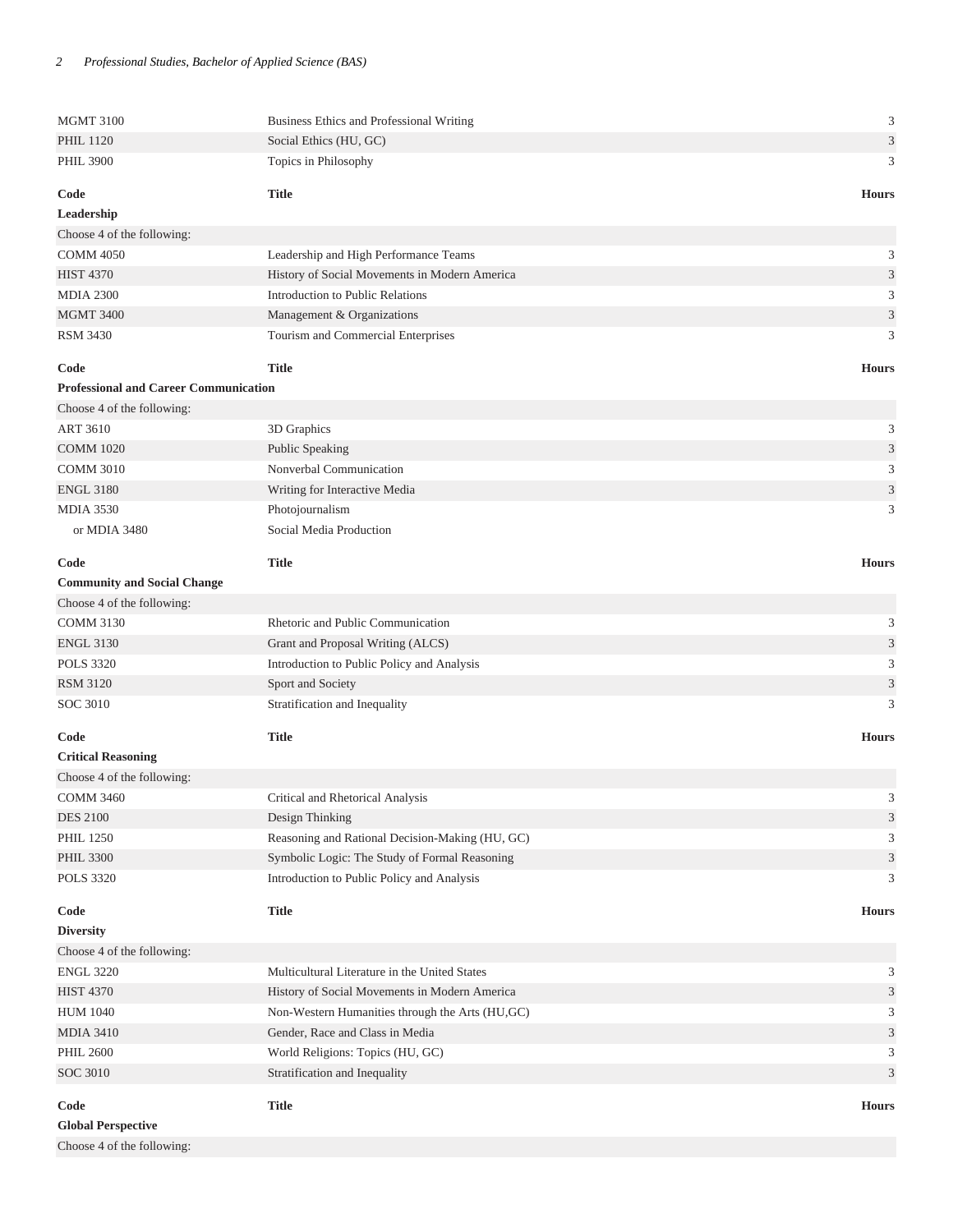| <b>COMM 3190</b>                  | Intercultural Communication (SS, GC)             |              |  |
|-----------------------------------|--------------------------------------------------|--------------|--|
| <b>ENGL 2270</b>                  | Introduction to Early World Literature (HU, GC)  | 3            |  |
| or ENGL 2280                      | Introduction to Modern World Literature (HU, GC) |              |  |
| <b>GLS</b> 1010                   | <b>Introduction to Global Studies</b>            | 3            |  |
| <b>HIST 3460</b>                  | Comparative Asian History                        |              |  |
| <b>HUM 3100</b>                   | Area Studies in Humanities: [Area]               | 3            |  |
| SOC 3435                          | Globalization                                    | 3            |  |
| Code                              | <b>Title</b>                                     | <b>Hours</b> |  |
| <b>Visual Culture and Society</b> |                                                  |              |  |
| Choose 4 of the following:        |                                                  |              |  |
| <b>ARTH 3700</b>                  | History/Theory of Photography                    | 3            |  |
|                                   |                                                  |              |  |
| or ARTH 3090                      | <b>Twentieth Century Art</b>                     |              |  |
| <b>HUM 3000</b>                   | Period Studies in Humanities: [Time Period]      | 3            |  |
| or HUM 3100                       | Area Studies in Humanities: [Area]               |              |  |
| <b>HUM 3500</b>                   | Topics in Humanities: [Topic]                    | 3            |  |
| <b>PHIL 3100</b>                  | Aesthetics: Art and the Beautiful                | 3            |  |

## **Graduation Requirements**

- 1. Complete a minimum of 120 college-level credits (1000 and above).
- 2. Complete at least 40 upper-division credits (3000 and above).
- 3. Complete at least 30 upper-division credits at Utah Tech for institutional residency.
- 4. Complete Utah Tech GE requirements.
- 5. Cumulative GPA 2.0 or higher.

## **Graduation Plan**

*This is only an example of a Graduation Plan; you should work closely with your advisor to create a plan that is tailored to the STACKS that you are pursuing.*

| 1st Year             |              |                        |              |    |
|----------------------|--------------|------------------------|--------------|----|
| <b>Fall Semester</b> | <b>Hours</b> | <b>Spring Semester</b> | <b>Hours</b> |    |
| <b>DES 2100</b>      |              | 3 MGMT 3400            |              | 3  |
| <b>PHIL 3300</b>     |              | 3 RSM 3430             |              | 3  |
| <b>ENGL 2100</b>     |              | 3 POLS 3320            |              | 3  |
| <b>COMM 3010</b>     |              | 3 ENGL 3180            |              | 3  |
| <b>PHIL 2600</b>     |              | 3 COMM 3350            |              | 3  |
|                      |              | 15                     |              | 15 |
| 2nd Year             |              |                        |              |    |
| <b>Fall Semester</b> | <b>Hours</b> | <b>Spring Semester</b> | <b>Hours</b> |    |
| <b>COMM 4050</b>     |              | 3 MDIA 3410            |              | 3  |
| <b>MDIA 3530</b>     |              | 3 ART 3610             |              | 3  |
| <b>HIST 4370</b>     |              | 3 PRS 4700             |              | 3  |
| <b>PRS 4700</b>      |              | 3 PRS 4890             |              | 3  |
| SOC 3010             |              | 3 Electives            |              | 3  |
|                      |              | 15                     |              | 15 |

#### **Total Hours 60**

#### **Professional Studies Degree Program Learning Outcomes (PLOs)**

At the conclusion of this program, students will be able to

- 1. Demonstrate the ability to effectively communicate in multiple modalities.
- 2. Enhance their competence in the professional skills of each chosen certificate stack.